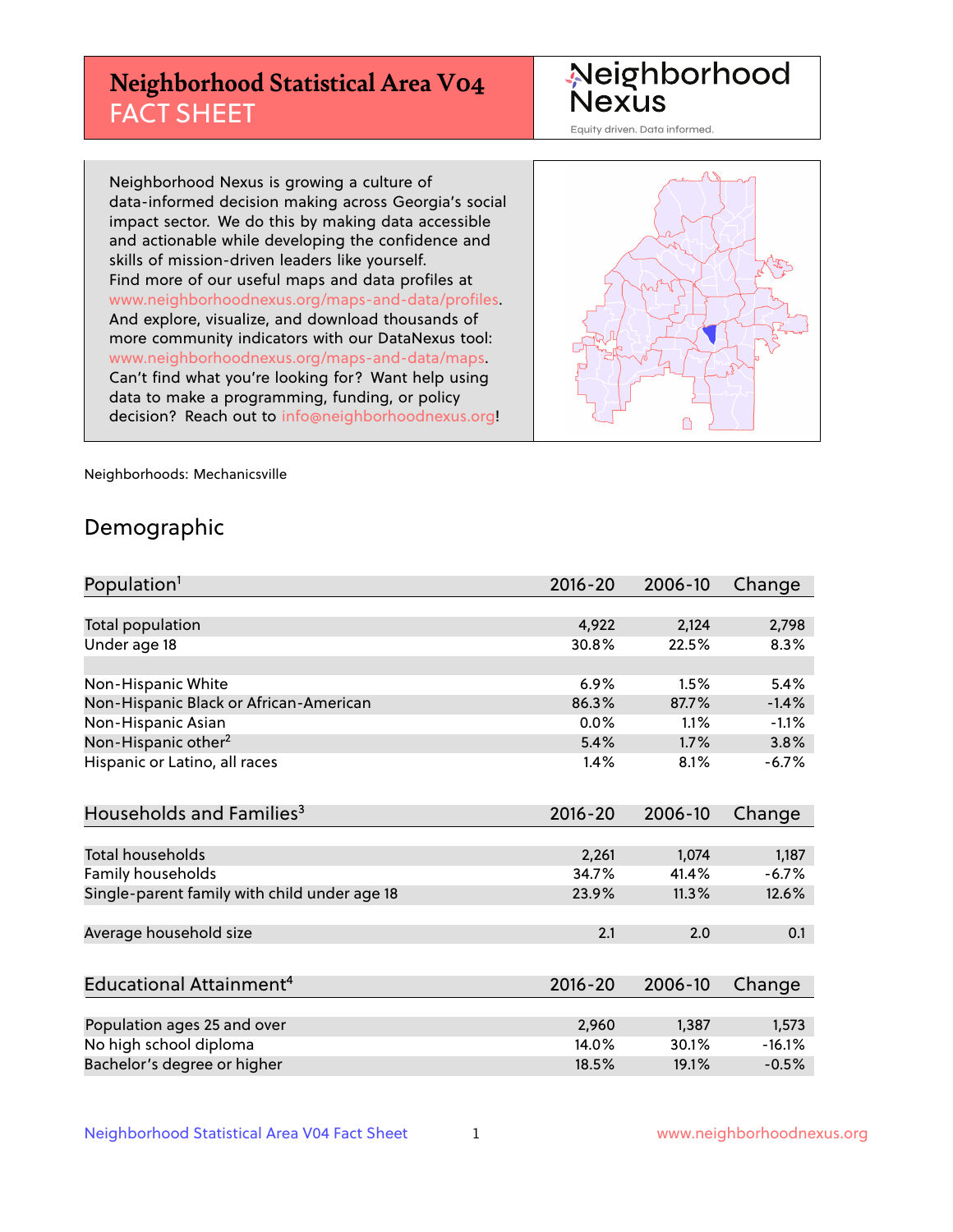## Change Measures, continued...

| Employment <sup>5</sup>                                                                               | $2016 - 20$    | 2006-10        | Change         |
|-------------------------------------------------------------------------------------------------------|----------------|----------------|----------------|
|                                                                                                       |                |                |                |
| Total workers residing in Neighborhood Statistical Area                                               | 1,607<br>27.8% | 1,050<br>37.2% | 557<br>$-9.5%$ |
| Workers with earnings \$1250/month or less                                                            | 44.6%          | 48.8%          | $-4.1%$        |
| Workers with earnings \$1251/month to \$3333/month<br>Workers with earnings greater than \$3333/month | 27.6%          | 14.0%          | 13.6%          |
|                                                                                                       |                |                |                |
| Total jobs located in Neighborhood Statistical Area                                                   | 916            | 1,199          | $-283$         |
| Jobs with earnings \$1250/month or less                                                               | 22.3%          | 22.7%          | $-0.4%$        |
| Jobs with earnings \$1251/month to \$3333/month                                                       | 37.3%          | 47.3%          | $-10.0%$       |
| Jobs with earnings greater than \$3333/month                                                          | 40.4%          | 30.0%          | 10.4%          |
|                                                                                                       |                |                |                |
| Jobs/workers ratio                                                                                    | 0.6            | 1.1            | $-0.6$         |
|                                                                                                       |                |                |                |
| Income and Poverty <sup>6</sup>                                                                       | 2016-20        | 2006-10        | Change         |
|                                                                                                       |                |                |                |
| Median household income                                                                               | \$22,538       | \$17,919       | \$4,620        |
|                                                                                                       |                |                |                |
| Population for whom poverty status is determined                                                      | 4,909          | 2,124          | 2,785          |
| Population below poverty                                                                              | 39.5%          | 28.3%          | 11.2%          |
|                                                                                                       |                |                |                |
| Housing <sup>7</sup>                                                                                  | $2016 - 20$    | 2006-10        | Change         |
|                                                                                                       |                |                |                |
| Total housing units                                                                                   | 2,512          | 1,576          | 936            |
| Occupied housing units                                                                                | 90.0%          | 68.1%          | 21.9%          |
| Vacant housing units                                                                                  | 10.0%          | 31.9%          | $-21.9%$       |
|                                                                                                       |                |                |                |
| Occupied housing units                                                                                | 2,261          | 1,074          | 1,187          |
| Owner occupied housing units                                                                          | 8.7%           | 26.7%          | $-18.0%$       |
| Renter occupied housing units                                                                         | 91.3%          | 73.3%          | 18.0%          |
|                                                                                                       |                |                |                |
| Access to a Vehicle <sup>8</sup>                                                                      | $2016 - 20$    | 2006-10        | Change         |
|                                                                                                       |                |                |                |
| Occupied housing units                                                                                | 2,261          | 1,074          | 1,187          |
| No vehicle available                                                                                  | 40.5%          | 44.5%          | $-4.0%$        |
|                                                                                                       |                |                |                |
| Crime Rates, per 10,000 Population <sup>9</sup>                                                       | 2017-21        | 2012-16        | Change         |
|                                                                                                       |                |                |                |
| All Part I crimes                                                                                     | 710.3          | 1,171.9        | $-461.6$       |
| Violent crime                                                                                         | 162.1          | 252.7          | $-90.6$        |
| Murder                                                                                                | 5.3            | 5.8            | $-0.5$         |
| Robbery                                                                                               | 41.4           | 105.0          | $-63.6$        |
| Aggravated assault                                                                                    | 115.4          | 141.9          | $-26.5$        |
| Property crime                                                                                        | 548.1          | 919.2          | $-371.0$       |
| <b>Burglary</b>                                                                                       | 59.3           | 162.5          | $-103.2$       |
| Larceny                                                                                               | 359.6          | 512.1          | $-152.5$       |
| Vehicle theft                                                                                         | 129.2          | 244.5          | $-115.3$       |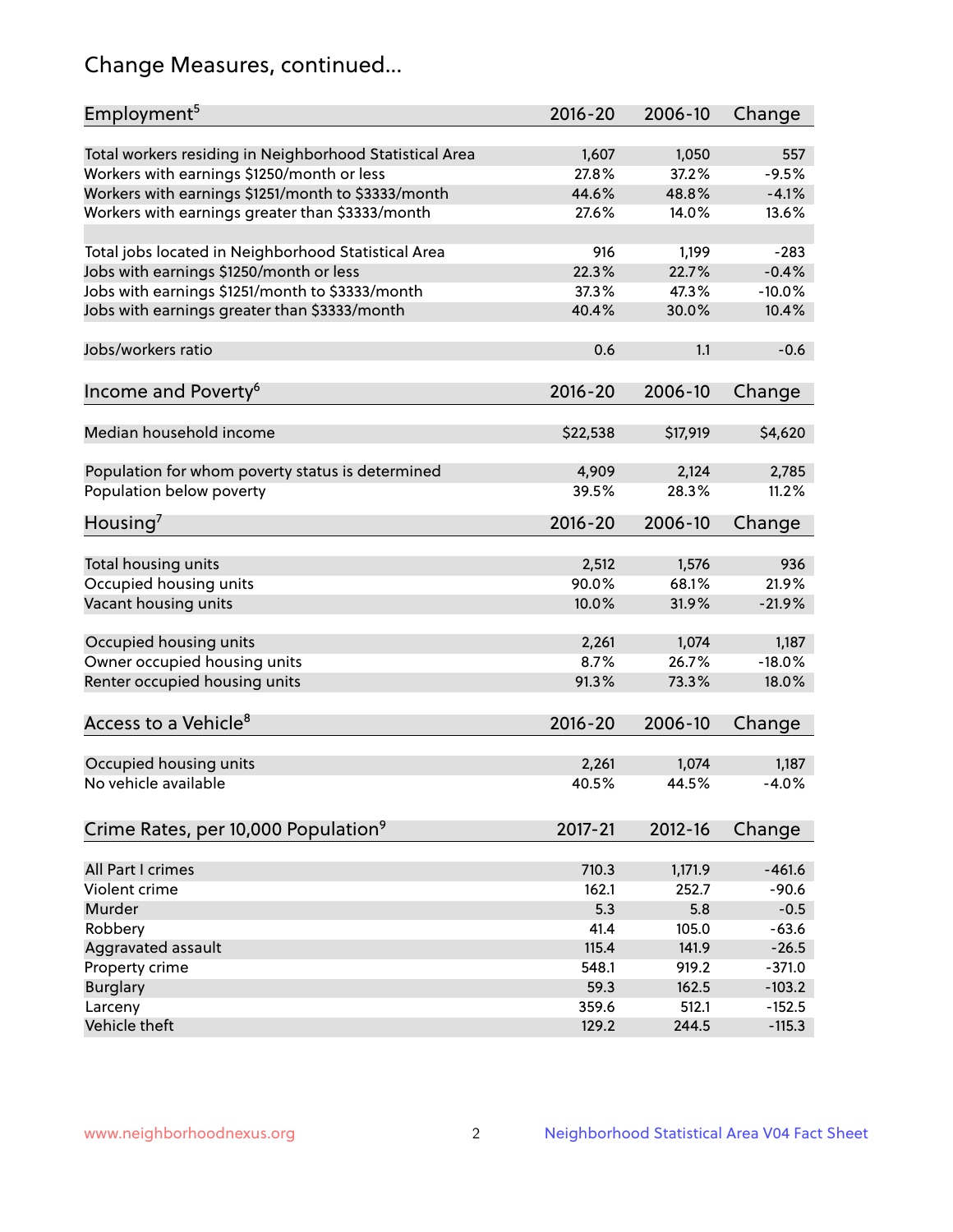## Current Data: Demographic

| Sex and Age, 2016-20 <sup>10</sup>                    | <b>Estimate</b> | Margin of Error |
|-------------------------------------------------------|-----------------|-----------------|
| Total population                                      | 4,922           | $\pm$ 1,084     |
| Male                                                  | 46.9%           | $\pm 10.5\%$    |
| Female                                                | 53.1%           | $\pm$ 7.6%      |
| Under 5 years                                         | 4.9%            | ±2.8%           |
| 5 to 9 years                                          | 15.4%           | $\pm$ 7.2%      |
| 10 to 14 years                                        | 6.7%            | $\pm$ 6.2%      |
| 15 to 19 years                                        | 4.4%            | $\pm$ 4.6%      |
| 20 to 24 years                                        | 8.4%            | $\pm$ 5.1%      |
| 25 to 34 years                                        | 23.9%           | $\pm$ 9.5%      |
| 35 to 44 years                                        | 9.6%            | $\pm$ 4.7%      |
| 45 to 54 years                                        | 10.6%           | $\pm$ 5.0%      |
| 55 to 59 years                                        | 4.0%            | $\pm 2.0\%$     |
| 60 to 64 years                                        | 4.4%            | $\pm 2.2\%$     |
| 65 to 74 years                                        | 5.3%            | $\pm 2.1\%$     |
| 75 to 84 years                                        | 1.9%            | $\pm 1.5\%$     |
| 85 years and over                                     | 0.3%            | $\pm$ 0.6%      |
| Median age (years)                                    | 30.1            | ±0.9            |
| Race and Ethnicity, 2016-20 <sup>11</sup>             | <b>Estimate</b> | Margin of Error |
| <b>Total population</b>                               | 4,922           | ±1,084          |
| Hispanic or Latino (of any race)                      | 1.4%            | ±1.4%           |
| Not Hispanic or Latino                                | 98.6%           | $\pm$ 3.1%      |
| White alone                                           | 6.9%            | $\pm$ 3.2%      |
| Black or African American alone                       | 86.3%           | $\pm$ 11.7%     |
| American Indian and Alaska Native alone               | 0.0%            | $\pm$ 0.4%      |
| Asian alone                                           | 0.0%            | $\pm$ 0.4%      |
| Native Hawaiian and other Pacific Islander alone      | 0.0%            | $\pm$ 0.4%      |
| Some other race alone                                 | 0.0%            | $\pm$ 0.4%      |
| Two or more races                                     | 5.4%            | $\pm$ 3.9%      |
| U.S. Citizenship Status, 2016-20 <sup>12</sup>        | <b>Estimate</b> | Margin of Error |
| Foreign-born population                               | 149             | $\pm 205$       |
| Naturalized U.S. citizen                              | 100.0%          | $\pm$ 0.0%      |
| Not a U.S. citizen                                    | 0.0%            | ±11.6%          |
| Citizen, Voting Age Population, 2016-20 <sup>13</sup> | <b>Estimate</b> | Margin of Error |
| Citizen, 18 and over population                       | 3,408           | $\pm 740$       |
| Male                                                  | 50.9%           | $\pm$ 15.1%     |
| Female                                                | 49.1%           | $\pm 2.9\%$     |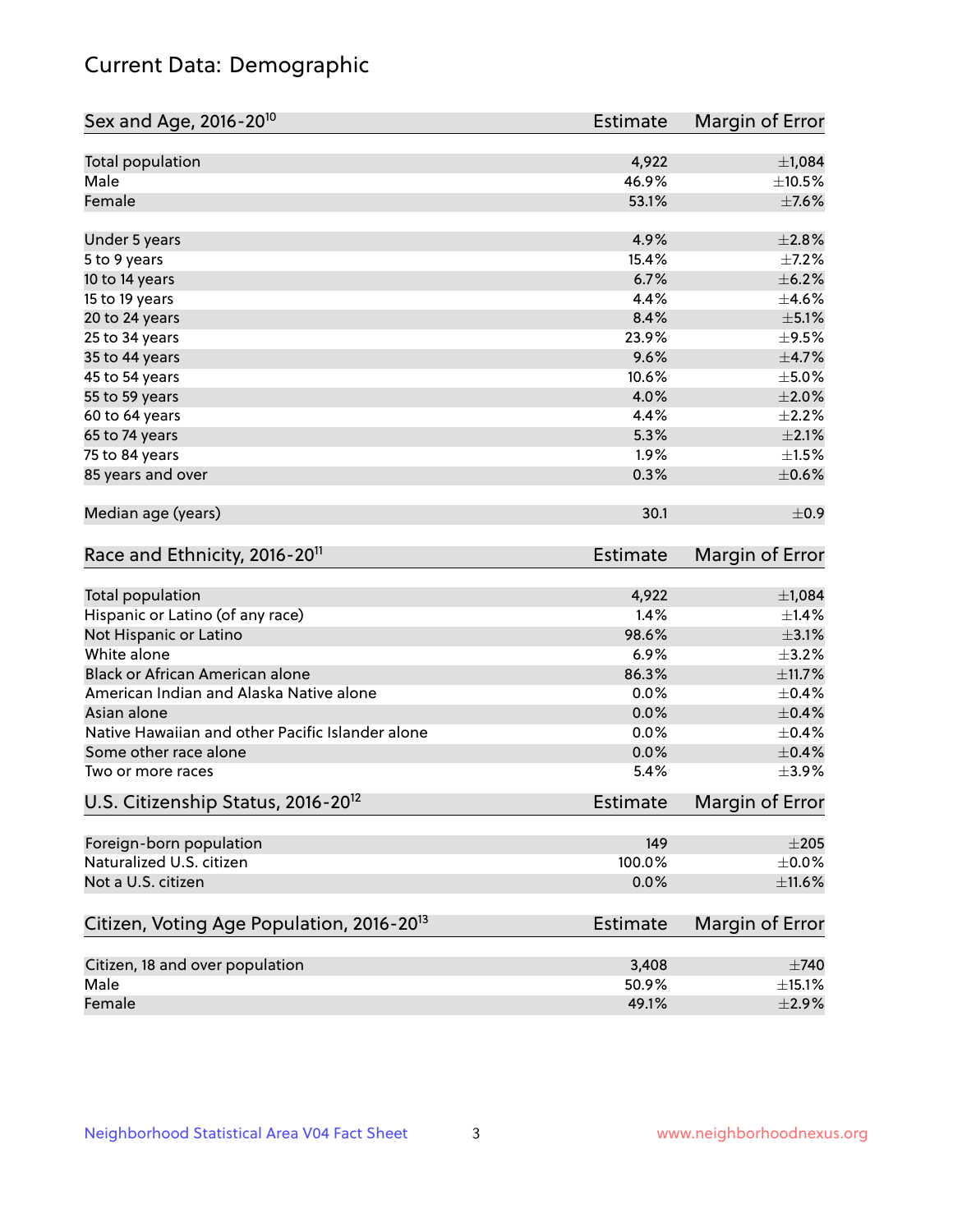### Current Data: Economic

| Income, 2016-20 <sup>14</sup>                                     | <b>Estimate</b> | Margin of Error |
|-------------------------------------------------------------------|-----------------|-----------------|
| All households                                                    | 2,261           | $\pm$ 558       |
| Less than \$10,000                                                | 26.8%           | ±20.7%          |
| \$10,000 to \$14,999                                              | 10.5%           | $\pm$ 5.2%      |
| \$15,000 to \$24,999                                              | 19.5%           | $\pm$ 9.5%      |
| \$25,000 to \$34,999                                              | 21.6%           | $\pm$ 10.5%     |
| \$35,000 to \$49,999                                              | 6.9%            | $\pm 3.5\%$     |
| \$50,000 to \$74,999                                              | 9.4%            | $\pm$ 5.5%      |
| \$75,000 to \$99,999                                              | 3.4%            | $\pm 3.0\%$     |
| \$100,000 to \$149,999                                            | 1.1%            | $\pm 1.9\%$     |
| \$150,000 to \$199,999                                            | 0.7%            | $\pm 1.1\%$     |
| \$200,000 or more                                                 | 0.2%            | $\pm$ 0.7%      |
| Median household income (dollars)                                 | \$22,538        | ±1,518          |
| Mean household income (dollars)                                   | \$29,302        | ±9,905          |
| Households with earnings                                          | 69.3%           | ±17.7%          |
| Mean earnings (dollars)                                           | \$33,928        | ±14,884         |
| Households with Social Security                                   | 24.6%           | $\pm$ 5.8%      |
| Mean Social Security income (dollars)                             | \$9,266         | $\pm$ 4,425     |
| Households with retirement income                                 | 5.4%            | ±3.4%           |
| Mean retirement income (dollars)                                  | \$29,012        | ±20,747         |
| Households with Supplemental Security Income                      | 8.9%            | $\pm$ 5.9%      |
| Mean Supplemental Security Income (dollars)                       | \$7,365         | $\pm 2,657$     |
| Households with cash public assistance income                     | 0.7%            | $\pm 1.1\%$     |
| Mean cash public assistance income (dollars)                      | \$2,807         | ± 6,489         |
| Households with Food Stamp/SNAP benefits in the past 12<br>months | 42.3%           | ±9.8%           |
| Family households                                                 | 784             | ±272            |
| Less than \$10,000                                                | 23.6%           | $\pm$ 13.6%     |
| \$10,000 to \$14,999                                              | 2.4%            | $\pm$ 4.0%      |
| \$15,000 to \$24,999                                              | 17.0%           | ±10.8%          |
| \$25,000 to \$34,999                                              | 32.9%           | $\pm$ 27.9%     |
| \$35,000 to \$49,999                                              | 8.4%            | $\pm$ 7.1%      |
| \$50,000 to \$74,999                                              | 10.7%           | $\pm$ 8.9%      |
| \$75,000 to \$99,999                                              | 1.4%            | $\pm$ 3.0%      |
| \$100,000 to \$149,999                                            | 3.0%            | $\pm$ 5.4%      |
| \$150,000 to \$199,999                                            | 0.0%            | $\pm 2.2\%$     |
| \$200,000 or more                                                 | 0.5%            | $\pm 2.1\%$     |
| Median family income (dollars)                                    | \$26,815        | ±1,874          |
| Mean family income (dollars)                                      | \$35,450        | ±9,993          |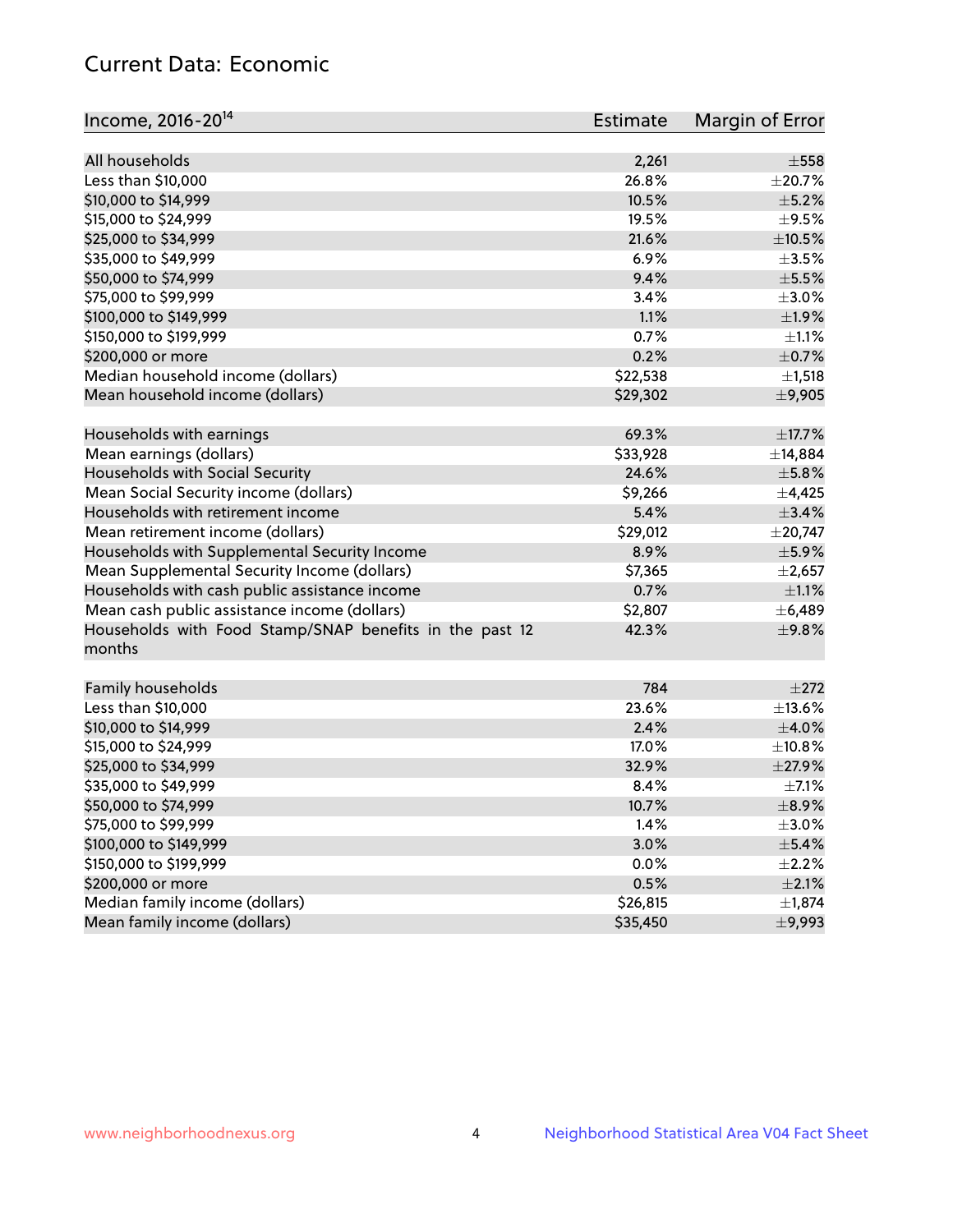## Current Data: Economic, continued...

| Income, 2016-20, continued <sup>15</sup>                                                   | <b>Estimate</b>   | Margin of Error        |
|--------------------------------------------------------------------------------------------|-------------------|------------------------|
|                                                                                            |                   |                        |
| Nonfamily households<br>Median nonfamily income (dollars)                                  | 1,477<br>\$19,372 | $\pm$ 530<br>±2,644    |
| Mean nonfamily income (dollars)                                                            | \$25,667          |                        |
|                                                                                            |                   | ±11,682                |
| Median earnings for workers (dollars)                                                      | \$22,014          | ±1,507                 |
| Median earnings for male full-time, year-round workers<br>(dollars)                        | \$31,827          | ±4,560                 |
| Median earnings for female full-time, year-round workers<br>(dollars)                      | \$32,485          | $\pm$ 1,605            |
| Per capita income (dollars)                                                                | \$14,991          | ±1,455                 |
| Families Below Poverty Level, 2016-20 <sup>16</sup>                                        | <b>Estimate</b>   | <b>Margin of Error</b> |
|                                                                                            |                   |                        |
| <b>All Families</b>                                                                        | 784               | $\pm 272$              |
| Percent below poverty                                                                      | 35.5%             | ±13.0%                 |
| Families with related children under 18 years                                              | 583               | $\pm 282$              |
| Percent below poverty                                                                      | 38.5%             | ±12.1%                 |
| Families with related children under 5 years only                                          | 24                | $+50$                  |
| Percent below poverty                                                                      | 48.9%             | ±121.5%                |
| Married couple families                                                                    | 90                | $\pm 64$               |
| Percent below poverty                                                                      | 11.7%             | $+29.7%$               |
| Married couple families with related children under 18 years                               | 17                | $\pm$ 34               |
| Percent below poverty                                                                      | $0.0\%$           | ±99.6%                 |
| Married couple families with related children under 5 years                                | 6                 | $+27$                  |
| Percent below poverty                                                                      | 0.0%              | $\pm 273.8\%$          |
|                                                                                            |                   |                        |
| Families with female householder, no spouse present                                        | 500               | $\pm$ 196              |
| Percent below poverty                                                                      | 53.6%             | ±17.9%                 |
| Families with female householder, no spouse present with                                   | 410               | $\pm$ 189              |
| related children under 18 years                                                            |                   |                        |
| Percent below poverty                                                                      | 54.8%             | ±17.9%                 |
| Families with female householder, no spouse present with<br>related children under 5 years | 12                | $\pm$ 34               |
| Percent below poverty                                                                      | 100.0%            | ±384.5%                |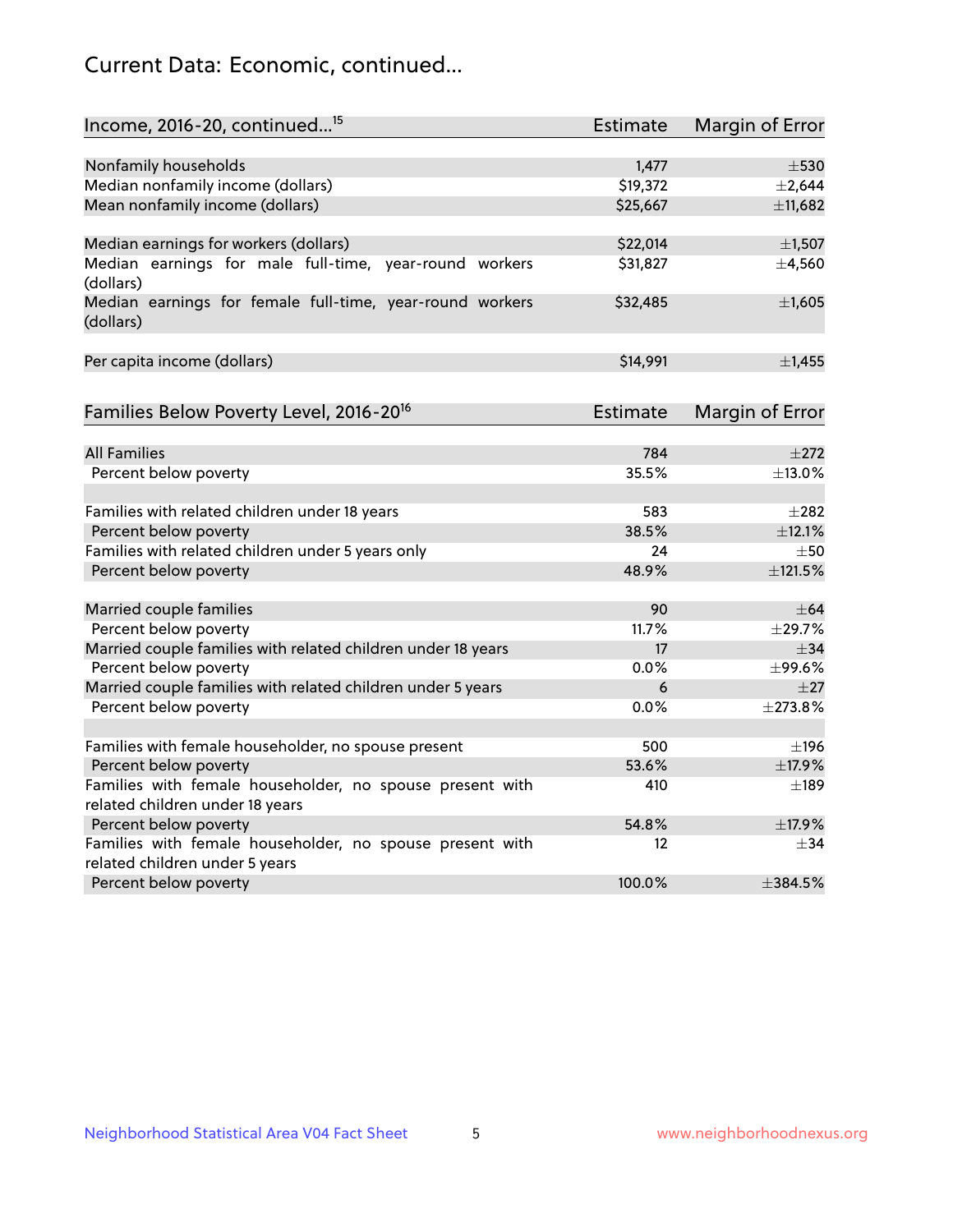## Current Data: Economic, continued...

| People Below Poverty Level, 2016-20 <sup>17</sup> | Estimate        | Margin of Error |
|---------------------------------------------------|-----------------|-----------------|
|                                                   |                 |                 |
| Total population                                  | 4,909           | ±1,084          |
| Percent below poverty                             | 39.5%           | ±13.5%          |
| Population under 18 years                         | 1,514           | $\pm$ 551       |
| Percent below poverty                             | 45.9%           | ±13.5%          |
| Population 18 years and over                      | 3,395           | $\pm 736$       |
| Percent below poverty                             | 36.6%           | ±14.0%          |
| Population 18 to 64 years                         | 3,032           | $\pm 723$       |
| Percent below poverty                             | 38.0%           | ±15.4%          |
| Population 65 years and over                      | 363             | $\pm$ 137       |
| Percent below poverty                             | 24.8%           | ±17.4%          |
| Dovarty by Daco/Ethnicity $2016-20^{18}$          | E <sub>cf</sub> | Margin of Error |

| POVEITY DY RACE/ETHICITY, ZUID-ZUT | Estimate | Margin of Effor |
|------------------------------------|----------|-----------------|
|                                    |          |                 |
| Non-Hispanic White population      | 326      | $\pm$ 176       |
| Percent below poverty              | 13.1%    | $\pm$ 16.7%     |
| <b>Black population</b>            | 4,248    | $\pm$ 1,098     |
| Percent below poverty              | 43.5%    | $\pm$ 14.5%     |
| Asian population                   | 0        | $\pm$ 17        |
| Percent below poverty              |          |                 |
| Hispanic or Latino population      | 68       | $\pm 72$        |
| Percent below poverty              | 39.5%    | ±39.2%          |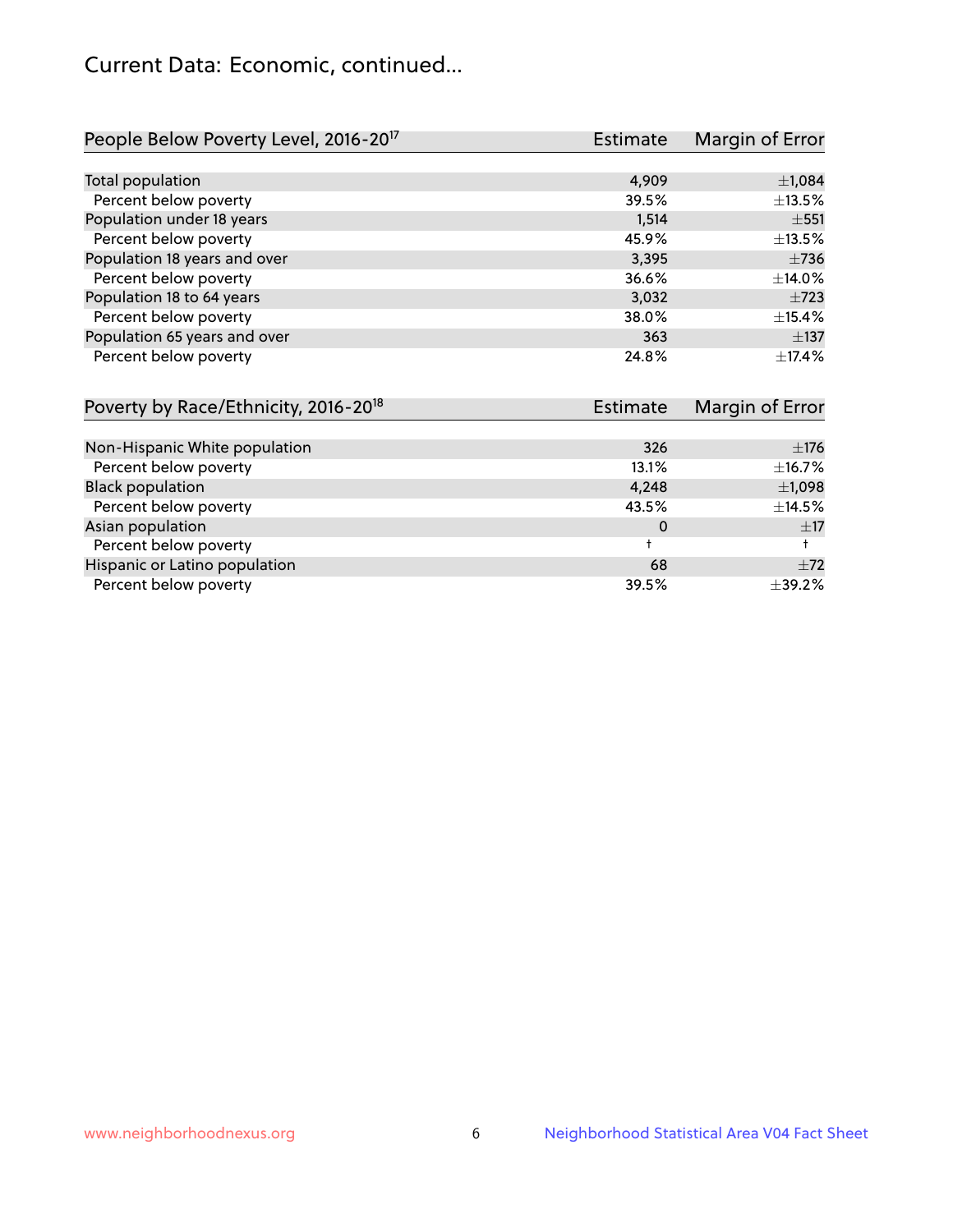# Current Data: Employment

| Employment Status, 2016-20 <sup>19</sup>                      | <b>Estimate</b> | Margin of Error |
|---------------------------------------------------------------|-----------------|-----------------|
|                                                               |                 |                 |
| Population 16 years and over                                  | 3,589           | $\pm 773$       |
| In labor force                                                | 59.5%           | ±13.1%          |
| Civilian labor force                                          | 59.5%           | ±13.1%          |
| Employed                                                      | 55.0%           | ±13.8%          |
| Unemployed                                                    | 4.4%            | $\pm 4.1\%$     |
| <b>Armed Forces</b>                                           | 0.0%            | $\pm 2.2\%$     |
| Not in labor force                                            | 40.5%           | $\pm$ 7.6%      |
| Civilian labor force                                          | 2,134           | $\pm$ 657       |
| <b>Unemployment Rate</b>                                      | 7.5%            | $\pm$ 6.6%      |
| Females 16 years and over                                     | 1,683           | $\pm$ 377       |
| In labor force                                                | 59.3%           | ±12.2%          |
| Civilian labor force                                          | 59.3%           | ±12.2%          |
| Employed                                                      | 56.7%           | ±12.8%          |
|                                                               |                 |                 |
| Own children of the householder under 6 years                 | 438             | $+224$          |
| All parents in family in labor force                          | 76.7%           | ±22.8%          |
|                                                               |                 |                 |
| Own children of the householder 6 to 17 years                 | 1,057           | $\pm$ 598       |
| All parents in family in labor force                          | 83.2%           | $\pm 27.2\%$    |
|                                                               |                 |                 |
| Industry, 2016-20 <sup>20</sup>                               | Estimate        | Margin of Error |
|                                                               |                 |                 |
| Civilian employed population 16 years and over                | 1,975           | $\pm 653$       |
| Agriculture, forestry, fishing and hunting, and mining        | 0.0%            | $\pm 1.2\%$     |
| Construction                                                  | 1.1%            | $\pm1.7\%$      |
| Manufacturing                                                 | 0.6%            | $\pm$ 1.4%      |
| Wholesale trade                                               | 0.7%            | $\pm1.6\%$      |
| Retail trade                                                  | 6.5%            | $\pm$ 3.2%      |
| Transportation and warehousing, and utilities                 | 18.4%           | $\pm 22.5\%$    |
| Information                                                   | 5.6%            | $\pm$ 5.5%      |
| Finance and insurance, and real estate and rental and leasing | 9.7%            | $\pm$ 9.9%      |
| Professional, scientific, and management, and administrative  | 22.8%           | $\pm$ 15.5%     |
| and waste management services                                 |                 |                 |
| Educational services, and health care and social assistance   | 18.3%           | $\pm$ 5.9%      |
| Arts, entertainment, and recreation, and accommodation and    | 13.2%           | $\pm$ 3.8%      |
| food services                                                 |                 |                 |
| Other services, except public administration                  | 2.0%            | $\pm 2.3\%$     |
| Public administration                                         | 1.1%            | $\pm$ 1.7%      |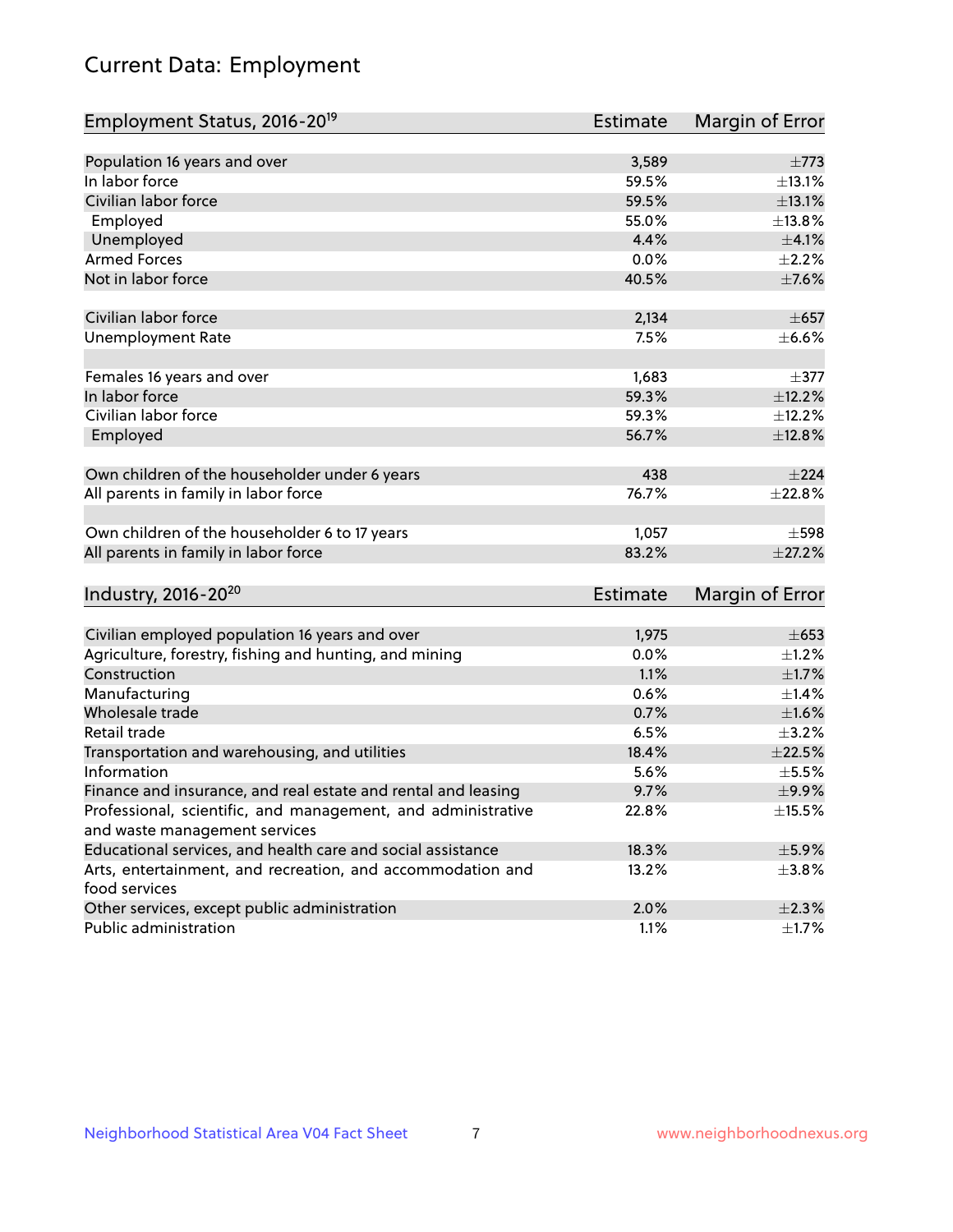# Current Data: Employment, continued...

| Civilian employed population 16 years and over<br>1,975<br>25.0%<br>Management, business, science, and arts occupations<br>23.9%<br>±12.9%<br>Service occupations | $\pm 653$<br>$\pm 4.1\%$<br>$\pm$ 12.4% |
|-------------------------------------------------------------------------------------------------------------------------------------------------------------------|-----------------------------------------|
|                                                                                                                                                                   |                                         |
|                                                                                                                                                                   |                                         |
|                                                                                                                                                                   |                                         |
| Sales and office occupations<br>33.8%                                                                                                                             |                                         |
| 1.5%<br>$\pm 2.0\%$<br>Natural resources, construction, and maintenance occupations                                                                               |                                         |
| Production, transportation, and material moving occupations<br>15.8%<br>±22.3%                                                                                    |                                         |
| Class of Worker, 2016-20 <sup>22</sup><br>Estimate<br>Margin of Error                                                                                             |                                         |
| Civilian employed population 16 years and over<br>1,975                                                                                                           | $\pm 653$                               |
| Private wage and salary workers<br>92.0%<br>±12.1%                                                                                                                |                                         |
| 7.8%<br>Government workers<br>$\pm$ 3.9%                                                                                                                          |                                         |
| Self-employed in own not incorporated business workers<br>0.3%                                                                                                    | $\pm 1.2\%$                             |
| Unpaid family workers<br>0.0%<br>$\pm 1.2\%$                                                                                                                      |                                         |
|                                                                                                                                                                   |                                         |
| Job Flows, 2019 <sup>23</sup>                                                                                                                                     | 2019                                    |
| Total Jobs in Neighborhood Statistical Area                                                                                                                       | 916                                     |
| Held by residents of Neighborhood Statistical Area                                                                                                                | 0.7%                                    |
| Held by non-residents of Neighborhood Statistical Area                                                                                                            | 99.3%                                   |
| Jobs by Industry Sector, 2019 <sup>24</sup>                                                                                                                       | 2019                                    |
| Total Jobs in Neighborhood Statistical Area                                                                                                                       | 916                                     |
| <b>Goods Producing sectors</b>                                                                                                                                    | 6.6%                                    |
| Trade, Transportation, and Utilities sectors                                                                                                                      | 16.2%                                   |
| All Other Services sectors                                                                                                                                        | 77.3%                                   |
| Total Jobs in Neighborhood Statistical<br>held<br>by<br>Area<br>Neighborhood Statistical Area residents                                                           | 6                                       |
| <b>Goods Producing sectors</b>                                                                                                                                    | 0.0%                                    |
| Trade, Transportation, and Utilities sectors                                                                                                                      | 16.7%                                   |
| All Other Services sectors<br>83.3%                                                                                                                               |                                         |
| Jobs by Earnings, 2019 <sup>25</sup>                                                                                                                              | 2019                                    |
| Total Jobs in Neighborhood Statistical Area                                                                                                                       | 916                                     |
| Jobs with earnings \$1250/month or less                                                                                                                           | 22.3%                                   |
| Jobs with earnings \$1251/month to \$3333/month                                                                                                                   | 37.3%                                   |
| Jobs with earnings greater than \$3333/month                                                                                                                      | 40.4%                                   |
| Neighborhood Statistical<br>Jobs<br>in<br>held<br>by<br>Total<br>Area                                                                                             | 6                                       |
| Neighborhood Statistical Area residents                                                                                                                           |                                         |
| Jobs with earnings \$1250/month or less                                                                                                                           | 33.3%                                   |
| Jobs with earnings \$1251/month to \$3333/month                                                                                                                   | 16.7%                                   |
| Jobs with earnings greater than \$3333/month                                                                                                                      | 50.0%                                   |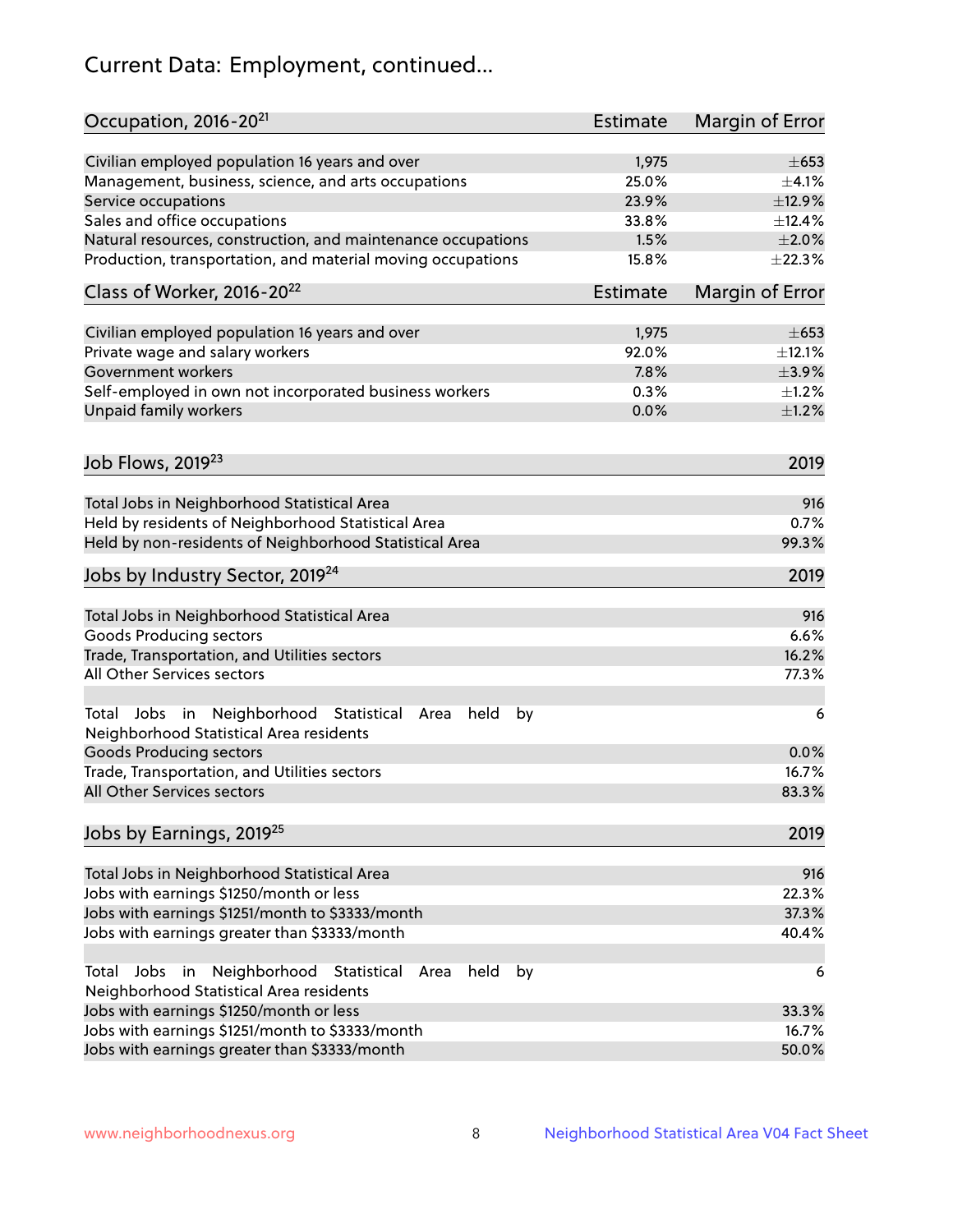## Current Data: Employment, continued...

| Jobs by Age of Worker, 2019 <sup>26</sup>                                                      | 2019  |
|------------------------------------------------------------------------------------------------|-------|
|                                                                                                |       |
| Total Jobs in Neighborhood Statistical Area                                                    | 916   |
| Jobs with workers age 29 or younger                                                            | 15.6% |
| Jobs with workers age 30 to 54                                                                 | 59.8% |
| Jobs with workers age 55 or older                                                              | 24.6% |
|                                                                                                |       |
| Total Jobs in Neighborhood Statistical Area held by<br>Neighborhood Statistical Area residents | 6     |
| Jobs with workers age 29 or younger                                                            | 0.0%  |
| Jobs with workers age 30 to 54                                                                 | 83.3% |
| Jobs with workers age 55 or older                                                              | 16.7% |

### Current Data: Education

| School Enrollment, 2016-20 <sup>27</sup>       | <b>Estimate</b> | Margin of Error |
|------------------------------------------------|-----------------|-----------------|
|                                                |                 |                 |
| Population 3 years and over enrolled in school | 1,748           | $\pm$ 674       |
| Nursery school, preschool                      | 3.6%            | $+3.1%$         |
| Kindergarten                                   | 18.7%           | ±13.4%          |
| Elementary school (grades 1-8)                 | 40.7%           | $\pm$ 15.5%     |
| High school (grades 9-12)                      | 12.5%           | ±12.2%          |
| College or graduate school                     | 24.6%           | $\pm$ 9.8%      |

| Educational Attainment, 2016-20 <sup>28</sup> | <b>Estimate</b> | Margin of Error |
|-----------------------------------------------|-----------------|-----------------|
|                                               |                 |                 |
| Population 25 years and over                  | 2,960           | $\pm$ 656       |
| Less than 9th grade                           | 1.1%            | $\pm 1.8\%$     |
| 9th to 12th grade, no diploma                 | 12.9%           | $\pm$ 5.9%      |
| High school graduate (includes equivalency)   | 38.4%           | $\pm$ 17.2%     |
| Some college, no degree                       | 20.9%           | $\pm$ 7.3%      |
| Associate's degree                            | 8.2%            | $\pm$ 4.7%      |
| Bachelor's degree                             | 13.6%           | $\pm$ 6.4%      |
| Graduate or professional degree               | 5.0%            | $\pm 2.8\%$     |
|                                               |                 |                 |
| Percent high school graduate or higher        | 86.0%           | $\pm$ 12.8%     |
| Percent bachelor's degree or higher           | 18.5%           | $\pm$ 6.6%      |
|                                               |                 |                 |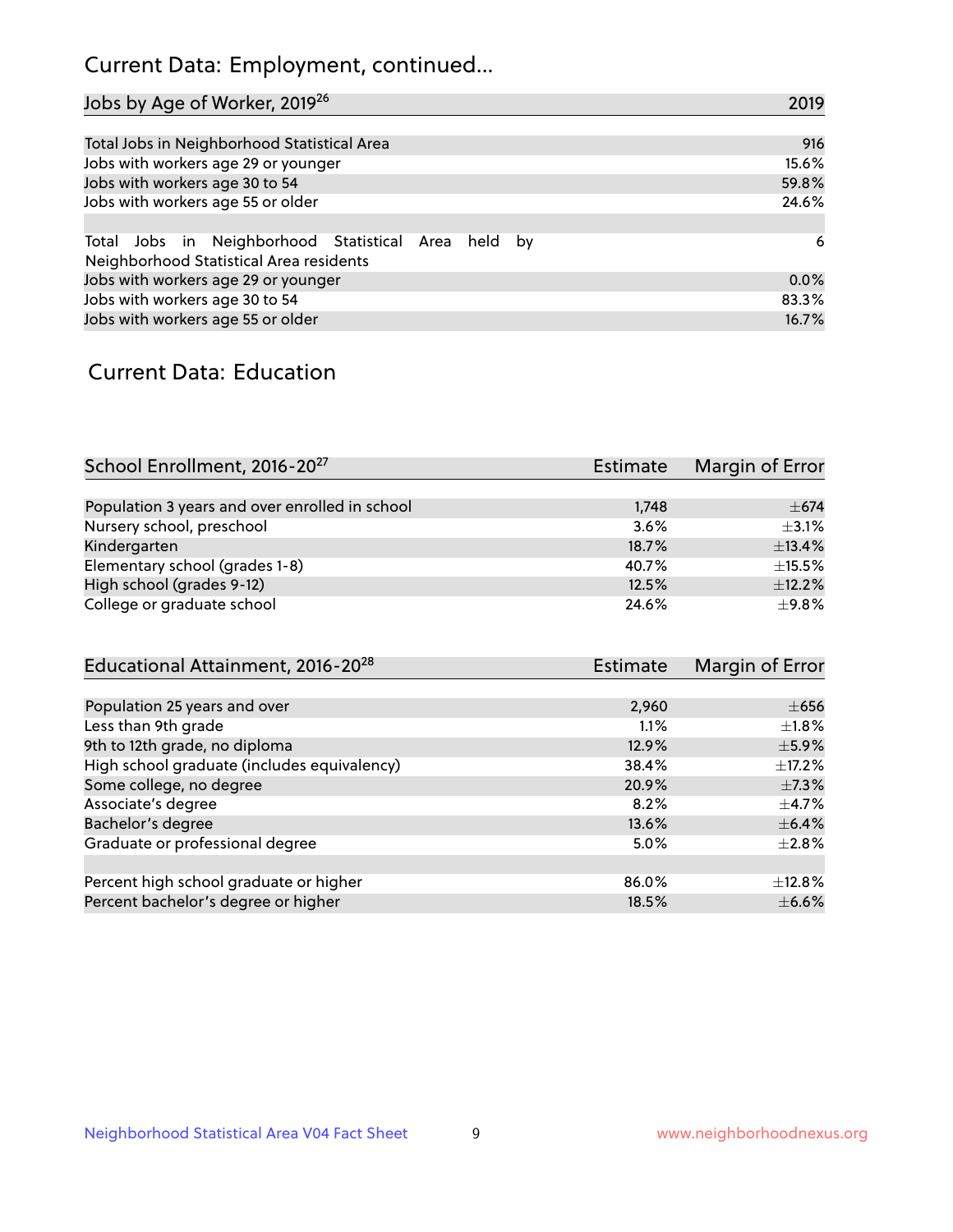## Current Data: Housing

| Households by Type, 2016-20 <sup>29</sup>            | <b>Estimate</b> | Margin of Error |
|------------------------------------------------------|-----------------|-----------------|
|                                                      |                 |                 |
| Total households                                     | 2,261           | $\pm$ 558       |
| Family households (families)                         | 34.7%           | $\pm$ 8.5%      |
| With own children under 18 years                     | 24.7%           | $\pm$ 10.0%     |
| Married-couple family                                | 4.0%            | $\pm 2.5\%$     |
| With own children of the householder under 18 years  | 0.8%            | $\pm 1.3\%$     |
| Male householder, no spouse present, family          | 8.6%            | $\pm$ 8.9%      |
| With own children of the householder under 18 years  | 6.7%            | $\pm$ 8.9%      |
| Female householder, no spouse present, family        | 22.1%           | $\pm$ 5.4%      |
| With own children of the householder under 18 years  | 17.2%           | $\pm$ 5.9%      |
| Nonfamily households                                 | 65.3%           | $\pm$ 17.0%     |
| Householder living alone                             | 56.8%           | ±18.8%          |
| 65 years and over                                    | 12.6%           | $\pm$ 4.1%      |
| Households with one or more people under 18 years    | 25.8%           | $\pm$ 9.9%      |
| Households with one or more people 65 years and over | 15.0%           | $\pm 3.6\%$     |
|                                                      |                 |                 |
| Average household size                               | 2.11            | $\pm$ 0.71      |
| Average family size                                  | 3.70            | ±1.81           |
| Housing Occupancy, 2016-20 <sup>30</sup>             | <b>Estimate</b> | Margin of Error |
| Total housing units                                  | 2,512           | $\pm$ 551       |
| Occupied housing units                               | 90.0%           | $\pm$ 10.1%     |
| Vacant housing units                                 | 10.0%           | $\pm$ 3.9%      |
|                                                      |                 |                 |
| Homeowner vacancy rate                               | 0.0             | $\pm$ 8.8       |
| Rental vacancy rate                                  | 4.8             | $\pm$ 3.3       |
| Units in Structure, 2016-20 <sup>31</sup>            | Estimate        | Margin of Error |
|                                                      |                 | $\pm$ 551       |
| Total housing units                                  | 2,512           | $\pm 3.5\%$     |
| 1-unit, detached                                     | 16.0%           |                 |
| 1-unit, attached                                     | 2.1%            | ±1.9%           |
| 2 units                                              | 1.9%            | ±1.9%           |
| 3 or 4 units                                         | 4.8%            | $\pm 2.9\%$     |
| 5 to 9 units                                         | 10.8%           | $\pm$ 6.0%      |
| 10 to 19 units                                       | 12.5%           | $\pm$ 17.4%     |
| 20 or more units                                     | 51.9%           | $\pm$ 8.6%      |
| Mobile home                                          | 0.0%            | $\pm$ 0.7%      |
| Boat, RV, van, etc.                                  | $0.0\%$         | $\pm$ 0.7%      |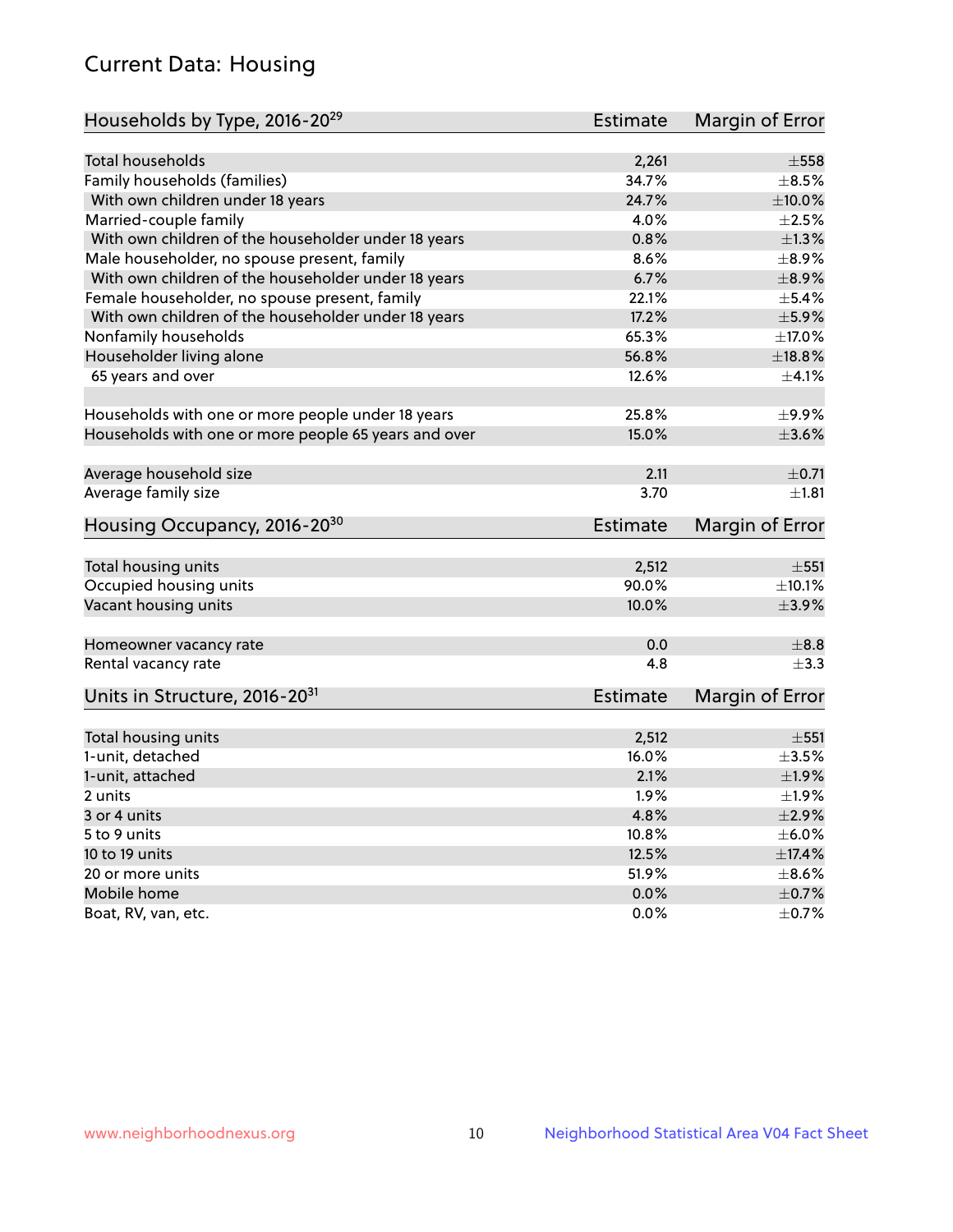## Current Data: Housing, continued...

| Year Structure Built, 2016-20 <sup>32</sup>    | Estimate        | Margin of Error |
|------------------------------------------------|-----------------|-----------------|
| Total housing units                            | 2,512           | $\pm$ 551       |
| Built 2014 or later                            | 0.7%            | $\pm$ 0.9%      |
| Built 2010 to 2013                             | 14.1%           | $\pm$ 7.6%      |
| Built 2000 to 2009                             | 36.9%           | $\pm$ 8.8%      |
| Built 1990 to 1999                             | 7.6%            | $\pm 3.6\%$     |
| Built 1980 to 1989                             | 9.5%            | $\pm$ 5.5%      |
| Built 1970 to 1979                             | 2.3%            | $\pm1.7\%$      |
| Built 1960 to 1969                             | 18.2%           | $\pm$ 18.6%     |
| Built 1950 to 1959                             | 3.0%            | $\pm 2.6\%$     |
| Built 1940 to 1949                             | 1.2%            | $\pm1.6\%$      |
| Built 1939 or earlier                          | 6.4%            | $\pm 2.9\%$     |
| Housing Tenure, 2016-2033                      | <b>Estimate</b> | Margin of Error |
| Occupied housing units                         | 2,261           | $\pm 558$       |
| Owner-occupied                                 | 8.7%            | $\pm 3.6\%$     |
| Renter-occupied                                | 91.3%           | ±9.8%           |
| Average household size of owner-occupied unit  | 2.36            | $\pm$ 0.64      |
| Average household size of renter-occupied unit | 2.08            | $\pm$ 0.76      |
| Residence 1 Year Ago, 2016-20 <sup>34</sup>    | <b>Estimate</b> | Margin of Error |
| Population 1 year and over                     | 4,900           | ±1,085          |
| Same house                                     | 82.4%           | ±12.0%          |
| Different house in the U.S.                    | 17.6%           | $\pm 8.0\%$     |
| Same county                                    | 10.2%           | $\pm$ 7.0%      |
| Different county                               | 7.4%            | $\pm$ 4.7%      |
| Same state                                     | 6.3%            | $\pm 4.5\%$     |
| Different state                                | 1.1%            | $\pm1.7\%$      |
| Abroad                                         | 0.0%            | $\pm$ 0.4%      |
| Value of Housing Unit, 2016-20 <sup>35</sup>   | <b>Estimate</b> | Margin of Error |
| Owner-occupied units                           | 196             | ±96             |
| Less than \$50,000                             | 7.8%            | ±26.2%          |
| \$50,000 to \$99,999                           | 7.5%            | $\pm 22.1\%$    |
| \$100,000 to \$149,999                         | 13.8%           | ±13.7%          |
| \$150,000 to \$199,999                         | 28.0%           | $\pm$ 19.4%     |
| \$200,000 to \$299,999                         | 1.3%            | ±11.8%          |
| \$300,000 to \$499,999                         | 23.0%           | $\pm 30.3\%$    |
| \$500,000 to \$999,999                         | 14.2%           | $\pm 23.6\%$    |
| \$1,000,000 or more                            | 4.3%            | ±14.7%          |
| Mortgage Status, 2016-20 <sup>36</sup>         | <b>Estimate</b> | Margin of Error |
| Owner-occupied units                           | 196             | $\pm$ 96        |
| Housing units with a mortgage                  | 83.9%           | ±21.4%          |

Neighborhood Statistical Area V04 Fact Sheet 11 11 www.neighborhoodnexus.org

Housing units without a mortgage  $\pm 11.7\%$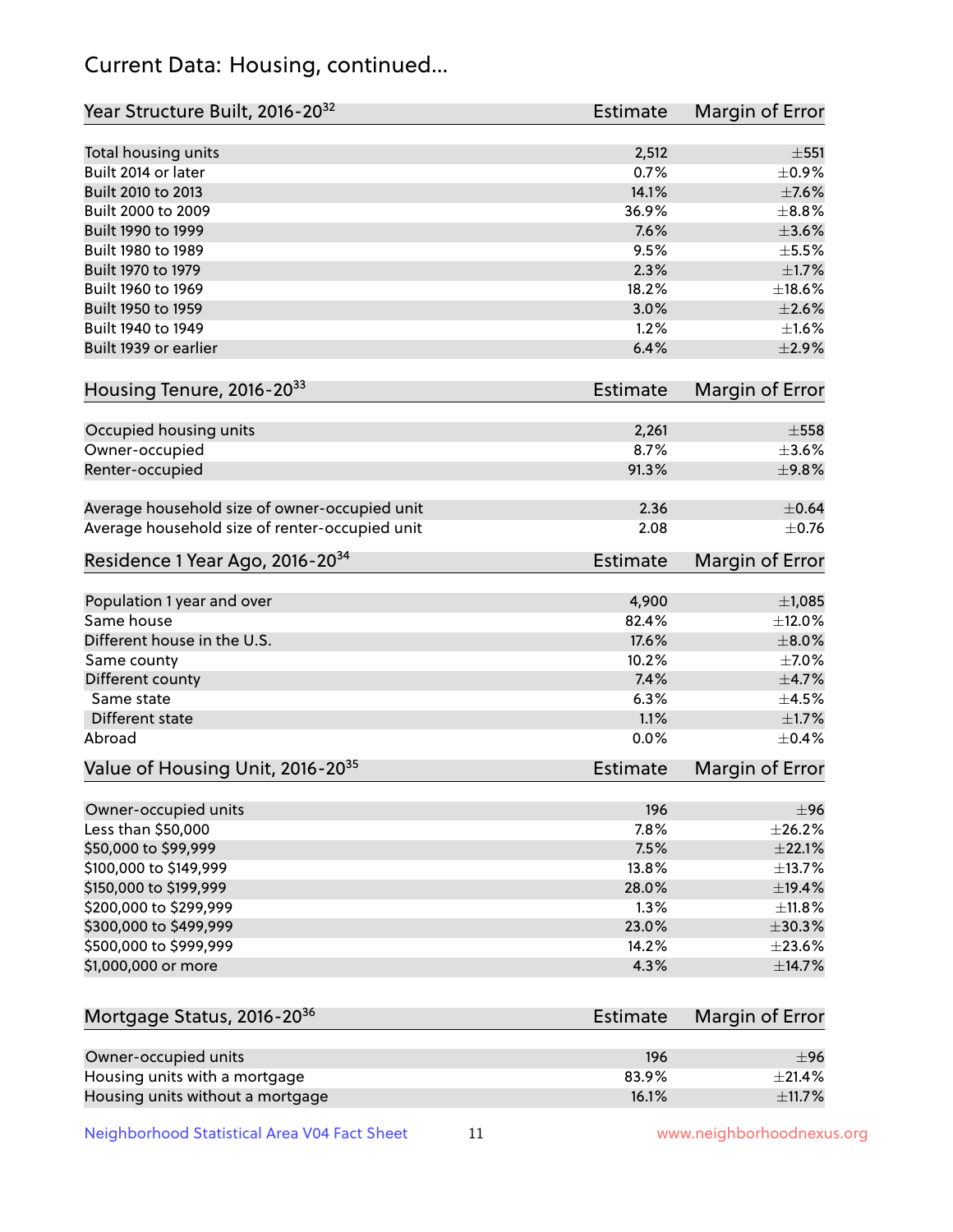## Current Data: Housing, continued...

| Selected Monthly Owner Costs, 2016-20 <sup>37</sup> | Estimate | Margin of Error |
|-----------------------------------------------------|----------|-----------------|
|                                                     |          |                 |
| Housing units with a mortgage                       | 165      | ±91             |
| Less than \$300                                     | 0.0%     | ±14.8%          |
| \$300 to \$499                                      | 0.0%     | ±14.8%          |
| \$500 to \$999                                      | 21.9%    | ±23.7%          |
| \$1,000 to \$1,499                                  | 28.6%    | ±22.5%          |
| \$1,500 to \$1,999                                  | 16.0%    | $\pm$ 15.2%     |
| \$2,000 to \$2,999                                  | 16.6%    | ±34.9%          |
| \$3,000 or more                                     | 16.9%    | ±29.7%          |
|                                                     |          |                 |
| Median (dollars)                                    | \$1,493  | $\pm$ 325       |
|                                                     |          |                 |
| Housing units without a mortgage                    | 32       | $\pm 28$        |
| Less than \$150                                     | 0.0%     | $\pm 77.4%$     |
| \$150 to \$249                                      | 18.3%    | $\pm$ 80.1%     |
| \$250 to \$349                                      | 0.0%     | $\pm 77.4\%$    |
| \$350 to \$499                                      | 40.0%    | ±92.1%          |
| \$500 to \$699                                      | 28.3%    | $\pm$ 81.7%     |
| \$700 or more                                       | 13.3%    | ±163.0%         |
|                                                     |          |                 |
| Median (dollars)                                    | \$479    | $\pm$ 170       |

| Selected Monthly Owner Costs as a Percentage of | Estimate | Margin of Error |
|-------------------------------------------------|----------|-----------------|
| Household Income, 2016-20 <sup>38</sup>         |          |                 |
|                                                 |          |                 |
| Housing units with a mortgage <sup>39</sup>     | 165      | $\pm 100$       |
| Less than 20.0 percent                          | 39.7%    | $\pm 21.1\%$    |
| 20.0 to 24.9 percent                            | 4.8%     | $\pm$ 12.9%     |
| 25.0 to 29.9 percent                            | $7.0\%$  | $\pm$ 14.0%     |
| 30.0 to 34.9 percent                            | 0.0%     | $\pm$ 10.5%     |
| 35.0 percent or more                            | 48.5%    | $\pm$ 35.9%     |
|                                                 |          |                 |
| Housing units without a mortgage <sup>40</sup>  | 32       | $\pm$ 56        |
| Less than 10.0 percent                          | 31.7%    | $\pm$ 33.3%     |
| 10.0 to 14.9 percent                            | 10.0%    | $\pm$ 45.5%     |
| 15.0 to 19.9 percent                            | $0.0\%$  | $\pm$ 54.8%     |
| 20.0 to 24.9 percent                            | $0.0\%$  | $\pm$ 54.8%     |
| 25.0 to 29.9 percent                            | 28.3%    | $\pm$ 41.7%     |
| 30.0 to 34.9 percent                            | $0.0\%$  | $\pm$ 54.8%     |
| 35.0 percent or more                            | 30.0%    | $\pm$ 94.6%     |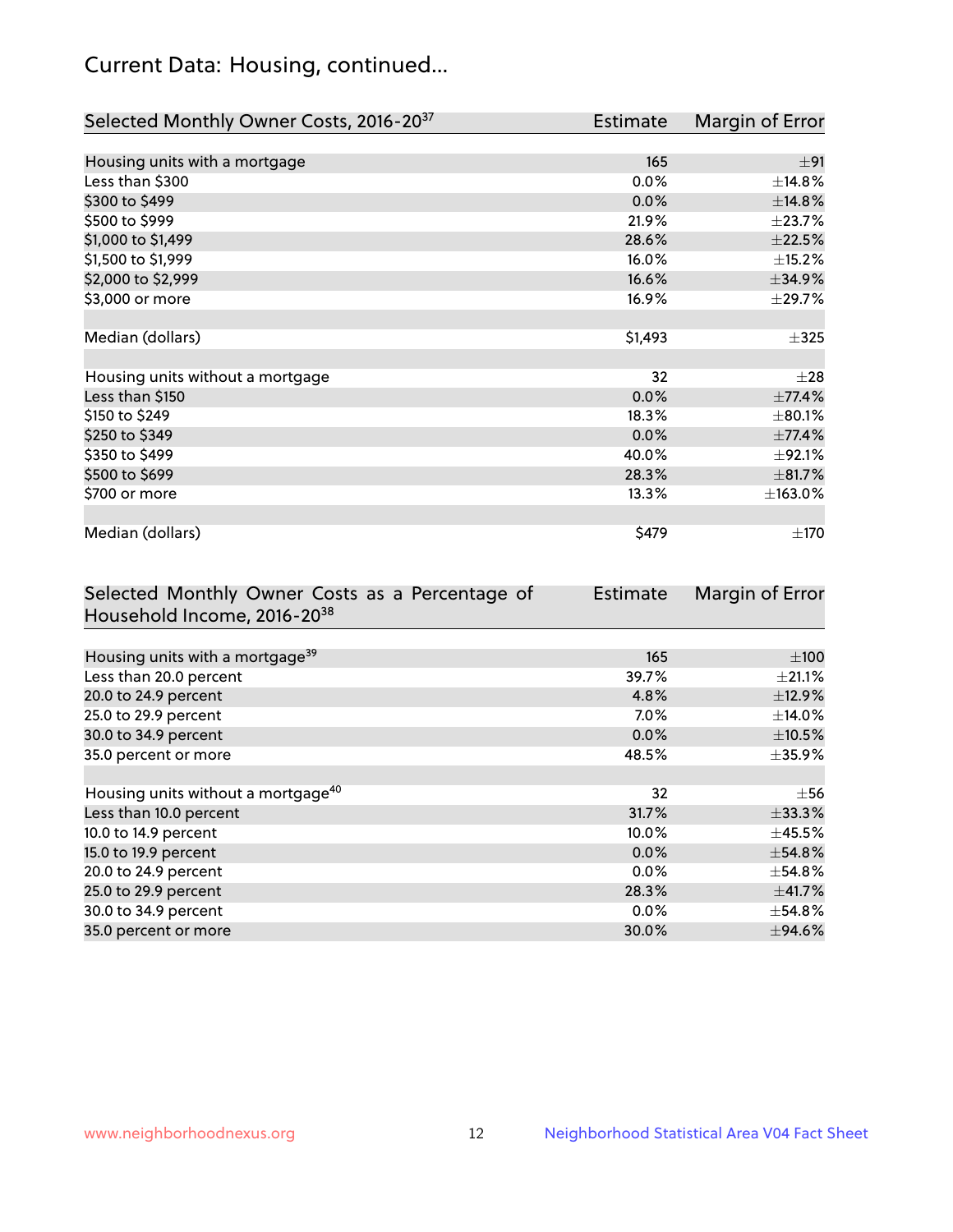## Current Data: Housing, continued...

| Gross Rent, 2016-20 <sup>41</sup>                                   | <b>Estimate</b> | Margin of Error |
|---------------------------------------------------------------------|-----------------|-----------------|
|                                                                     |                 |                 |
| Occupied units paying rent                                          | 2,046           | $+552$          |
| Less than \$200                                                     | 8.1%            | $\pm$ 6.2%      |
| \$200 to \$499                                                      | 16.4%           | $\pm$ 5.8%      |
| \$500 to \$749                                                      | 31.1%           | ±23.8%          |
| \$750 to \$999                                                      | 16.2%           | $\pm$ 5.0%      |
| \$1,000 to \$1,499                                                  | 26.8%           | ±10.7%          |
| \$1,500 to \$1,999                                                  | 0.5%            | $\pm$ 1.2%      |
| \$2,000 or more                                                     | 1.0%            | ±1.9%           |
| Median (dollars)                                                    | \$643           | $\pm$ 67        |
|                                                                     |                 |                 |
| No rent paid                                                        | 18              | $\pm$ 33        |
| Gross Rent as a Percentage of Household Income,<br>$2016 - 20^{42}$ | <b>Estimate</b> | Margin of Error |
| Occupied units paying rent <sup>43</sup>                            | 1,905           | $\pm$ 614       |
|                                                                     |                 |                 |
| Less than 15.0 percent                                              | 5.9%            | ±4.3%           |
| 15.0 to 19.9 percent                                                | 9.2%            | $\pm$ 6.1%      |
| 20.0 to 24.9 percent                                                | 16.0%           | ±11.4%          |
| 25.0 to 29.9 percent                                                | 8.9%            | $\pm 4.5\%$     |
| 30.0 to 34.9 percent                                                | 6.3%            | $\pm$ 3.8%      |
| 35.0 percent or more                                                | 53.8%           | $\pm 21.6\%$    |

## Current Data: Transportation

| Commuting to Work, 2016-20 <sup>44</sup>  | <b>Estimate</b> | Margin of Error |
|-------------------------------------------|-----------------|-----------------|
|                                           |                 |                 |
| Workers 16 years and over                 | 1,727           | $\pm$ 445       |
| Car, truck, or van - drove alone          | 51.5%           | $\pm$ 12.2%     |
| Car, truck, or van - carpooled            | 9.3%            | $\pm$ 4.7%      |
| Public transportation (excluding taxicab) | 22.8%           | $\pm$ 12.9%     |
| Walked                                    | 4.6%            | $\pm$ 6.4%      |
| Other means                               | 7.7%            | $\pm$ 8.9%      |
| Worked at home                            | 4.1%            | $\pm$ 6.1%      |
|                                           |                 |                 |
| Mean travel time to work (minutes)        | 26.9            | $\pm 2.6$       |

| Access to a Vehicle, 2016-20 <sup>45</sup> | Estimate | <b>Margin of Error</b> |
|--------------------------------------------|----------|------------------------|
|                                            |          |                        |
| Occupied housing units                     | 2.261    | $\pm$ 558              |
| No vehicles available                      | 40.5%    | $+6.9%$                |
| 1 vehicle available                        | 46.7%    | $\pm 20.2\%$           |
| 2 vehicles available                       | 6.9%     | $+3.4%$                |
| 3 or more vehicles available               | 5.9%     | $+5.4%$                |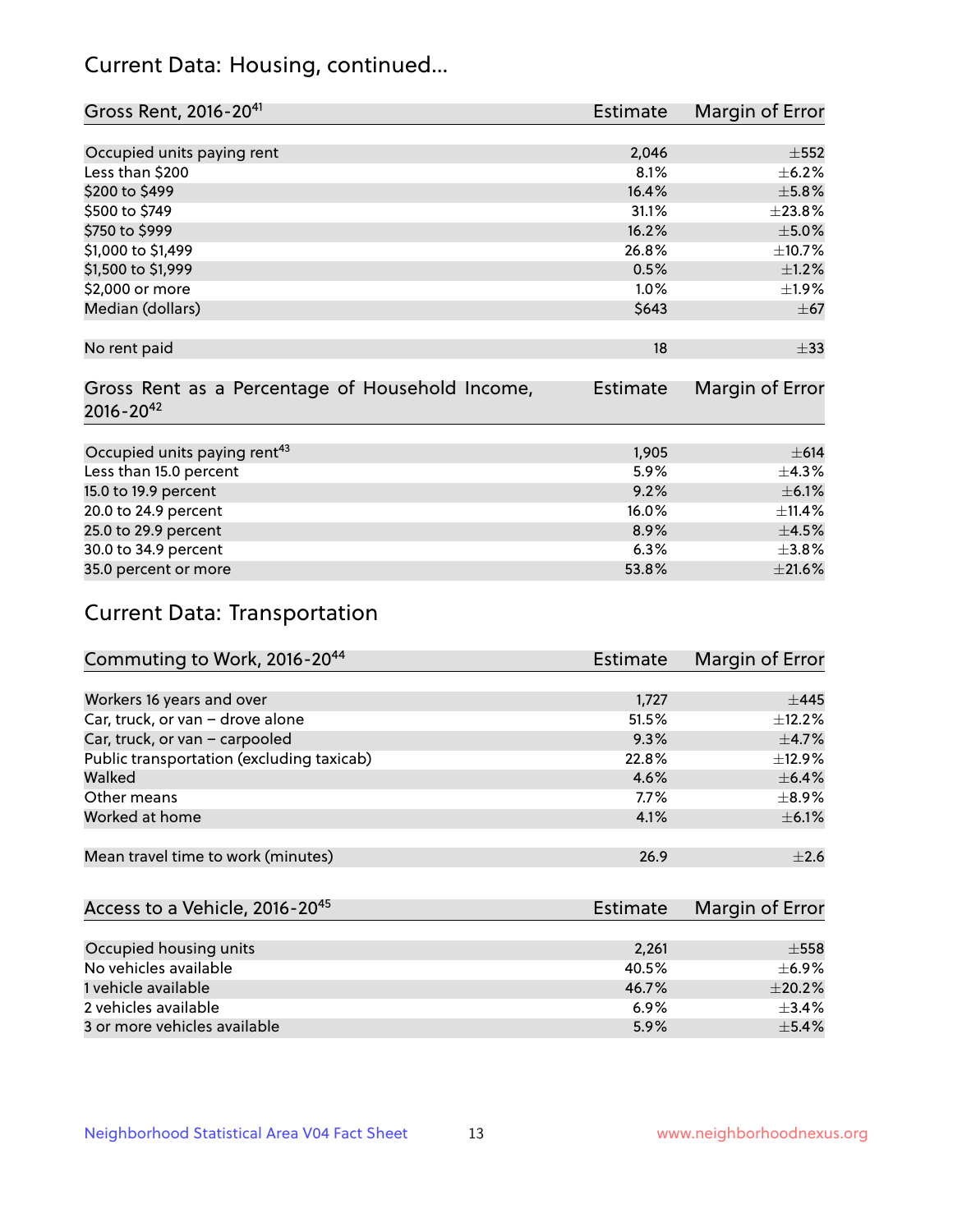## Current Data: Health

| Health Insurance coverage, 2016-2046                    | <b>Estimate</b> | Margin of Error |
|---------------------------------------------------------|-----------------|-----------------|
|                                                         |                 |                 |
| Civilian Noninstitutionalized Population                | 4,909           | ±1,084          |
| With health insurance coverage                          | 83.1%           | ±24.9%          |
| With private health insurance coverage                  | 32.9%           | $\pm$ 5.5%      |
| With public health coverage                             | 56.7%           | $\pm$ 9.2%      |
| No health insurance coverage                            | 16.9%           | $\pm 10.0\%$    |
| Civilian Noninstitutionalized Population Under 19 years | 1,538           | $\pm$ 1,538     |
|                                                         | 0.0%            | $\pm1.6\%$      |
| No health insurance coverage                            |                 |                 |
| Civilian Noninstitutionalized Population 19 to 64 years | 3,008           | $\pm$ 674       |
| In labor force:                                         | 2,082           | $\pm 616$       |
| Employed:                                               | 1,923           | $\pm 614$       |
| With health insurance coverage                          | 72.4%           | ±31.9%          |
| With private health insurance coverage                  | 51.0%           | ±5.9%           |
| With public coverage                                    | 21.3%           | ±13.4%          |
| No health insurance coverage                            | 27.6%           | $\pm 23.6\%$    |
|                                                         |                 |                 |
| Unemployed:                                             | 159             | $\pm 614$       |
| With health insurance coverage                          | 31.7%           | ±13.8%          |
| With private health insurance coverage                  | 0.0%            | ±10.9%          |
| With public coverage                                    | 31.7%           | ±13.8%          |
| No health insurance coverage                            | 68.3%           | ±49.6%          |
|                                                         |                 |                 |
| Not in labor force:                                     | 926             | $\pm$ 315       |
| With health insurance coverage                          | 79.6%           | ±16.9%          |
| With private health insurance coverage                  | 19.2%           | $\pm$ 11.1%     |
| With public coverage                                    | 66.5%           | ±19.7%          |
| No health insurance coverage                            | 20.4%           | ±12.5%          |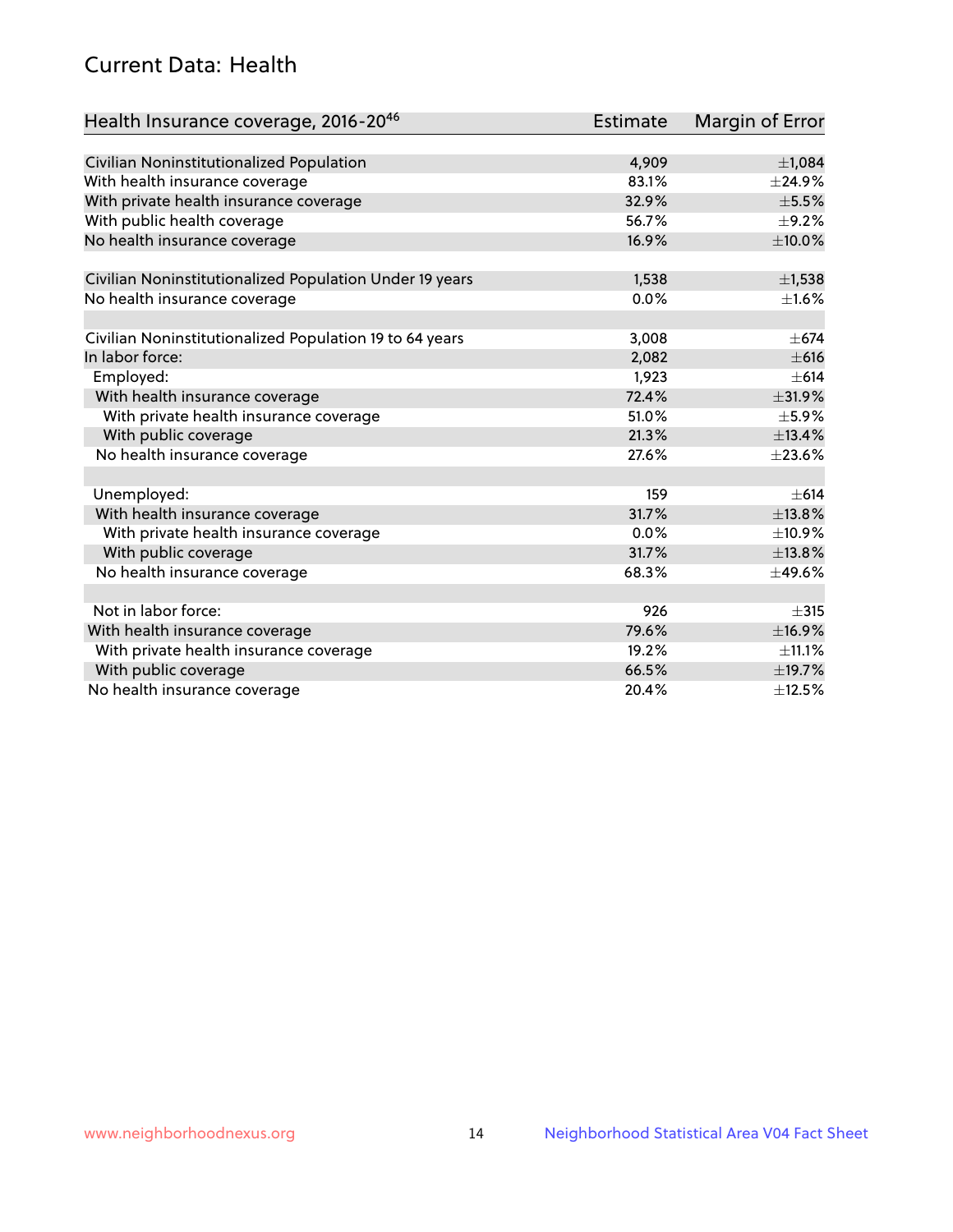#### Notes:

- 1. Source: U.S. Census Bureau, Decennial Census 2000, SF1 tables P8, P12; American Community Survey, tables B01001, B03002
- 2. This category includes Pacific Islanders, Native Americans and Alaska Natives, people who identify as some other race, and those who identify as bi/multi racial.
- 3. Source: U.S. Census Bureau, Decennial Census 2000, SF1 tables P15, P16, P18, P19; American Community Survey, tables B11001, B11005, B11003
- 4. Source: U.S. Census Bureau, Decennial Census 2000, SF3 table P37; American Community Survey, table B15002
- 5. Source: U.S. Census Bureau, Longitudinal Employer-Household Dynamics Residential Area Characteristics, Table JT01 (Primary Jobs); Workplace Area Characteristics, Table JT00 (All Jobs)
- 6. Source: U.S. Census Bureau, Decennial Census 2000, SF3 tables P52, P87; American Community Survey, tables B19001, B17001
- 7. Source: U.S. Census Bureau, Decennial Census 2000, SF1 tables H3, H4; American Community Survey, tables B25002, B25009
- 8. Source: U.S. Census Bureau, Decennial Census 2000, SF3 table H44; American Community Survey, tables B25044
- 9. Source: Atlanta Police Department, COBRA; U.S. Census Bureau, American Community Survey, table B01001
- 10. Source: U.S. Census Bureau, American Community Survey, table B01001
- 11. Source: U.S. Census Bureau, American Community Survey, table B03002
- 12. Source: U.S. Census Bureau, American Community Survey, table B05002
- 13. Source: U.S. Census Bureau, American Community Survey, table B05003
- 14. Source: U.S. Census Bureau, American Community Survey, tables B19001, B19025, B19051, B19061, B19055, B19065, B19059, B19069, B19056, B19066, B19057, B19067, B22001, B19101, B19127
- 15. Source: U.S. Census Bureau, American Community Survey, tables B19201, B19214, B20017, B19313
- 16. Source: U.S. Census Bureau, American Community Survey, table B17010
- 17. Source: U.S. Census Bureau, American Community Survey, tables B17001, B17006, B17021, B17007. Table totals may be lower than the total population, as they are based on the population for whom poverty status is determined.
- 18. Source: U.S. Census Bureau, American Community Survey, B17001H, B17001B, B17001D, B17001I. Table totals may be lower than the total population, as they are based on the population for whom poverty status is determined.
- 19. Source: U.S. Census Bureau, American Community Survey, tables B23001, B23008
- 20. Source: U.S. Census Bureau, American Community Survey, table C24030
- 21. Source: U.S. Census Bureau, American Community Survey, table C24010
- 22. Source: U.S. Census Bureau, American Community Survey, table B24080
- 23. Source: U.S. Census Bureau, Longitudinal Employer-Household Dynamics Origin-Destination Data, Tables JT00 Main and JT00 Aux
- 24. Source: U.S. Census Bureau, Longitudinal Employer-Household Dynamics Origin-Destination Data, Tables JT00 Main and JT00 Aux
- 25. Source: U.S. Census Bureau, Longitudinal Employer-Household Dynamics Origin-Destination Data, Tables JT00 Main and JT00 Aux
- 26. Source: U.S. Census Bureau, Longitudinal Employer-Household Dynamics Origin-Destination Data, Tables JT00 Main and JT00 Aux
- 27. Source: U.S. Census Bureau, American Community Survey, table B14001
- 28. Source: U.S. Census Bureau, American Community Survey, table B15002
- 29. Source: U.S. Census Bureau, American Community Survey, tables B11001, B11003, B11007, B11005, B09019
- 30. Source: U.S. Census Bureau, American Community Survey, tables B25002, B25003, B25004
- 31. Source: U.S. Census Bureau, American Community Survey, table B25024
- 32. Source: U.S. Census Bureau, American Community Survey, table B25034
- 33. Source: U.S. Census Bureau, American Community Survey, tables B25009, B25008, B25003
- 34. Source: U.S. Census Bureau, American Community Survey, table B07003
- 35. Source: U.S. Census Bureau, American Community Survey, table B25075. This value is self-reported and may differ from home values as determined by the County Tax Assessor.
- 36. Source: U.S. Census Bureau, American Community Survey, table B25081
- 37. Source: U.S. Census Bureau, American Community Survey, table B25087
- 38. Source: U.S. Census Bureau, American Community Survey, table B25091
- 39. Excludes units where Selected Monthly Owner Costs as a Percentage of Income cannot be computed.
- 40. Excludes units where Selected Monthly Owner Costs as a Percentage of Income cannot be computed.
- 41. Source: U.S. Census Bureau, American Community Survey, table B25063
- 42. Source: U.S. Census Bureau, American Community Survey, table B25070
- 43. Excludes units where Gross Rent as a Percentage of Income cannot be computed.
- 44. Source: U.S. Census Bureau, American Community Survey, tables B08101, B08013
- 45. Source: U.S. Census Bureau, American Community Survey, table B25044
- 46. Source: U.S. Census Bureau, American Community Survey, tables B18135, B27011

The dagger (†) symbol denotes values that cannot be computed.